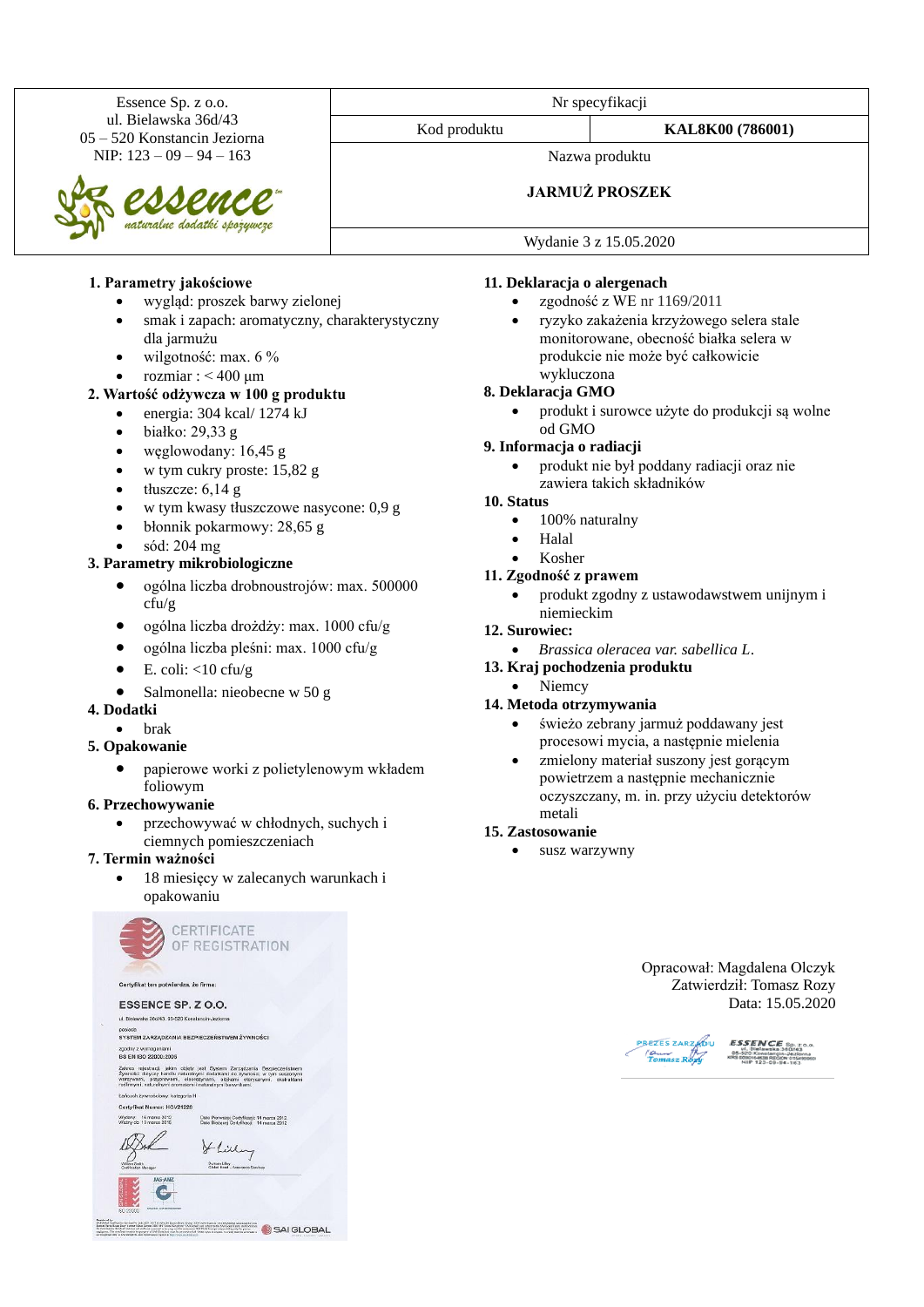Essence Sp. z o.o. ul. Bielawska 36d/43 05 – 520 Konstancin Jeziorna NIP: 123 – 09 – 94 – 163 Specification number Product code **KAL8K00 (786001)** Product name **Green Cabbage (Kale) Powder** Issue 3, date: 15.05.2020 **1. Organoleptic parameters** appearance: green powder taste and aroma: aromatic, characteristic for kale • moisture: max. 6%  $\cdot$  size: <400  $\mu$ m **2. Nutritional data** 18 months if properly stored in the original packing **8. GMO statement** this product and the raw material used to produce said product are free from GMO **9. Ionizing radiation statement** this product and its ingredients is not treated with ionizing radiation

## **10. Allergen**

- compliance with EC No. 1169/2011
- this product is free of allergens
- the allergen cross-contact risk of the material is under control. As a matter of fact , however**, traces of celery proteins** cannot be totally excluded

#### **11. Disclaimer**

- the product complies with EU and German legislation
- **12. Raw material:**
	- *Brassica oleracea var. sabellica L.*

# **13. Suitability data**

- 100% natural
- Kosher
- Halal

### **14. Process**

• Produced from freshly harvested, washed, cut, air-dried and machine cleaned material

### **15. Country of origin**

- Germany
- Compiled: Magdalena Olczyk Approved: Tomasz Rozy Date: 15.05.2020

- Energy: 304 kcal/ 1274 kJ
- Carbohydrates: 16.45 g
- of which sugars: 15,82 g • Fats:  $6,14 \text{ g}$
- of which SAFA: 0,9 g
- Proteins:  $21,55 \text{ g}$
- Dietary fibre: : 28,65 g
- Sodium (Na): 204 mg

## **3. Microbiology**

- Total count: max. 500000 cfu/g
- Yeast: max. 1000 cfu/g
- Mould: max.  $1000 \text{ cfty/g}$
- Salmonella: negative / 50g
- E.coli:  $<$ 10 cfu/g

# **4. Additives**

- free of any additives
- **5. Package**
	- bags / cardboards with PE Inliner
- **6. Storage**
	- store in full, tight containers in a cool dry and dark place, protected form light and oxidation

**7. Shelf life**

| Certyfikat ten potwierdza, że firma:             |                                                                                                                                                                                                                                                                                                |
|--------------------------------------------------|------------------------------------------------------------------------------------------------------------------------------------------------------------------------------------------------------------------------------------------------------------------------------------------------|
| ESSENCE SP. Z O.O.                               |                                                                                                                                                                                                                                                                                                |
| ul. Bielawska 36d/43, 05-520 Konstancin-Jeziorna |                                                                                                                                                                                                                                                                                                |
| posiada                                          |                                                                                                                                                                                                                                                                                                |
|                                                  | SYSTEM ZARZĄDZANIA BEZPIECZEŃSTWEM ŻYWNOŚCI                                                                                                                                                                                                                                                    |
| zgodny z wymaganiami                             |                                                                                                                                                                                                                                                                                                |
| BS EN ISO 22000:2005                             |                                                                                                                                                                                                                                                                                                |
|                                                  | Zakres rejestracj, jakim objęty jest System Zarządzania Bezpieczeństwem<br>Żywności dotyczy handlu naturalnymi dodatkami do żywności, w tym suszonymi<br>warzywami, przyprawami, oleorezynami, olejkami eterycznymi, ekstraktami<br>rošinnymi, naturalnymi aromatami i naturalnymi barwnikami. |
| Łańcuch żywnościowy: kategoria H                 |                                                                                                                                                                                                                                                                                                |
| Certyfikat Numer: HCV21228                       |                                                                                                                                                                                                                                                                                                |
| Wydany: 16 marca 2012<br>Wazny do: 13 marca 2015 | Data Pierwszei Certyfikacji: 14 marca 2012.<br>Data Bieżącej Certylikacji 14 marca 2012                                                                                                                                                                                                        |
|                                                  |                                                                                                                                                                                                                                                                                                |
|                                                  |                                                                                                                                                                                                                                                                                                |
|                                                  | Lilley                                                                                                                                                                                                                                                                                         |
| Villiam Smith                                    | Durican Libra                                                                                                                                                                                                                                                                                  |
| Certification Manager                            | Global Head - Assurance Services                                                                                                                                                                                                                                                               |

**BAR CONTRACT AND AN ARTICLE IN A REPORT OF A LABOUR CONTRACT OF A LABOUR CONTRACT OF A LABOUR CONTRACT OF A LABOUR CONTRACT OF A LABOUR CONTRACT OF A LABOUR CONTRACT OF A LABOUR CONTRACT OF A LABOUR CONTRACT OF A LABOUR C**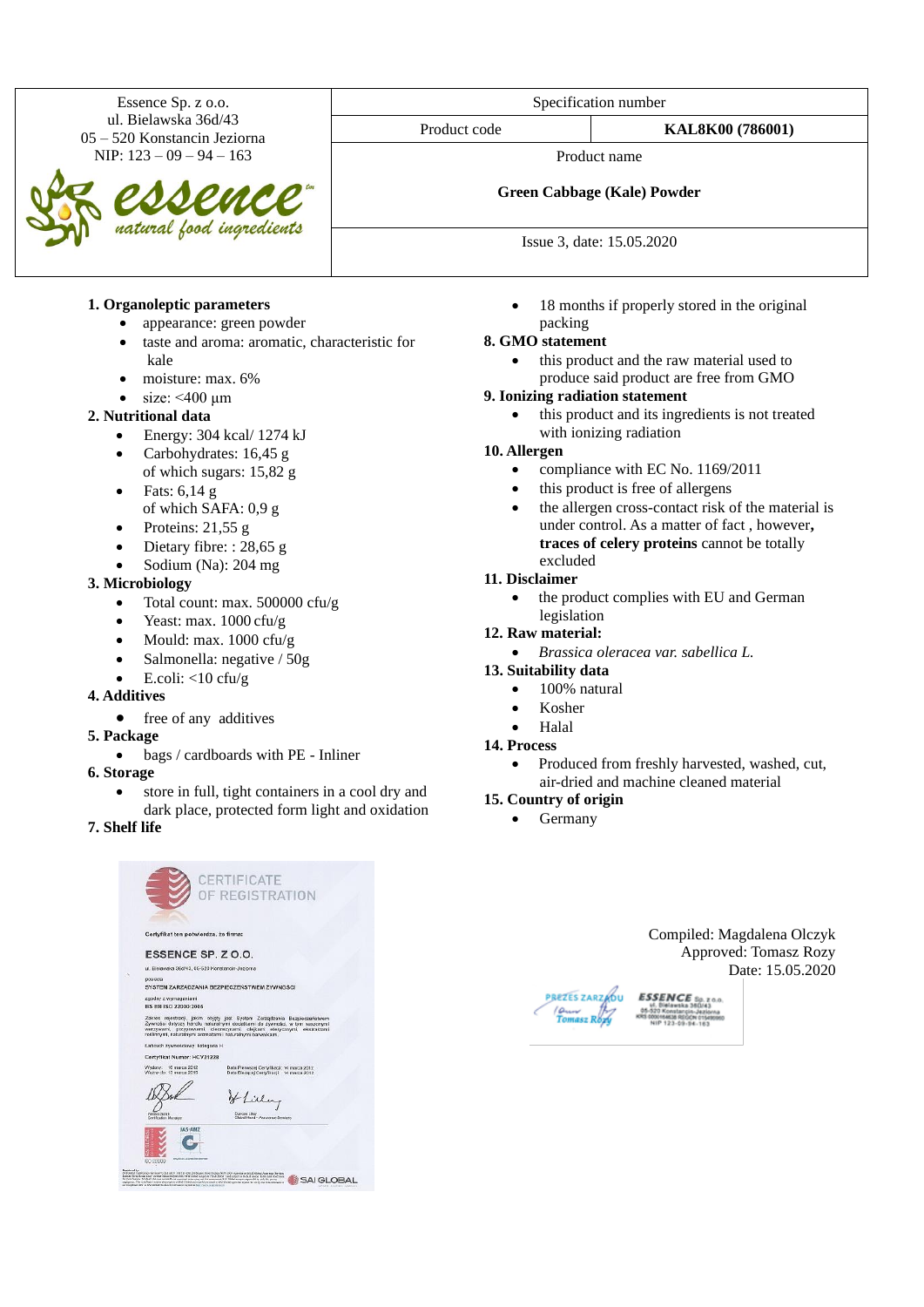# **DEKLARACJA ALERGENÓW** INFORMATION ABOUT ALLERGENS

| Alergen/                                                                                                                                                                              | Użyty do produkcji materiału | Występuje w fabryce          |
|---------------------------------------------------------------------------------------------------------------------------------------------------------------------------------------|------------------------------|------------------------------|
| Allergen                                                                                                                                                                              | Present in finish product    | Used in line or factory      |
| Zboża zawierające gluten oraz ich<br>pochodne<br>Cereals containing gluten, namely:<br>wheat, rye, barley, oats, spelt, kamut<br>or their hybridised strains, and<br>products thereof | <b>Nie</b><br>N <sub>O</sub> | <b>Nie</b><br>N <sub>O</sub> |
| Skorupiaki i ich pochodne                                                                                                                                                             | Nie                          | Nie                          |
| Crustaceans and products thereof;                                                                                                                                                     | NO                           | N <sub>O</sub>               |
| Jaja i produkty pochodne                                                                                                                                                              | Nie                          | Nie                          |
| Eggs and products thereof                                                                                                                                                             | N <sub>O</sub>               | N <sub>O</sub>               |
| Ryby i ich pochodne                                                                                                                                                                   | Nie                          | <b>Nie</b>                   |
| Fish and products thereof                                                                                                                                                             | N <sub>O</sub>               | N <sub>O</sub>               |
| Orzechy i ich pochodne                                                                                                                                                                | Nie                          | Nie                          |
| Peanuts and products thereof                                                                                                                                                          | NO                           | N <sub>O</sub>               |
| Soja i produkty pochodne                                                                                                                                                              | Nie                          | Nie                          |
| Soybeans and products thereof                                                                                                                                                         | N <sub>O</sub>               | N <sub>O</sub>               |
| Mleko i produkty pochodne<br>Milk and products thereof (including<br>lactose),                                                                                                        | Nie<br>NO                    | <b>Nie</b><br>N <sub>O</sub> |
| Orzechy ziemne i ich pochodne                                                                                                                                                         | Nie                          | Nie                          |
| Peanuts and products thereof                                                                                                                                                          | NO                           | NO                           |
| Seler i jego pochodne                                                                                                                                                                 | Nie                          | Nie                          |
| Celery and products thereof;                                                                                                                                                          | NO                           | NO                           |
| Gorczyca i jej pochodne                                                                                                                                                               | Nie                          | <b>Nie</b>                   |
| Mustard and products thereof                                                                                                                                                          | NO                           | N <sub>O</sub>               |
| Sezam i jego pochodne                                                                                                                                                                 | Nie                          | Nie                          |
| Sesame seeds and products thereof;                                                                                                                                                    | N <sub>O</sub>               | N <sub>O</sub>               |
| Dwutlenek siarki i siarczany >10 ppm<br>Sulphur dioxide and sulphites at<br>concentrations of more than 10 mg/kg<br>or 10 mg/litre in terms of the total<br>SO <sub>2</sub>           | Nie<br>N <sub>O</sub>        | Nie<br>N <sub>O</sub>        |
| Łubin i jego pochodne                                                                                                                                                                 | Nie                          | Nie                          |
| Lupin and products thereof                                                                                                                                                            | N <sub>O</sub>               | N <sub>O</sub>               |
| Mięczaki i ich pochodne                                                                                                                                                               | Nie                          | Nie                          |
| Molluscs and products thereof                                                                                                                                                         | NO                           | NO                           |

Opracował/ Compiled: Magdalena Olczyk Zatwierdził/ Approved: Tomasz Rozy Data/Date: 15.05.2020